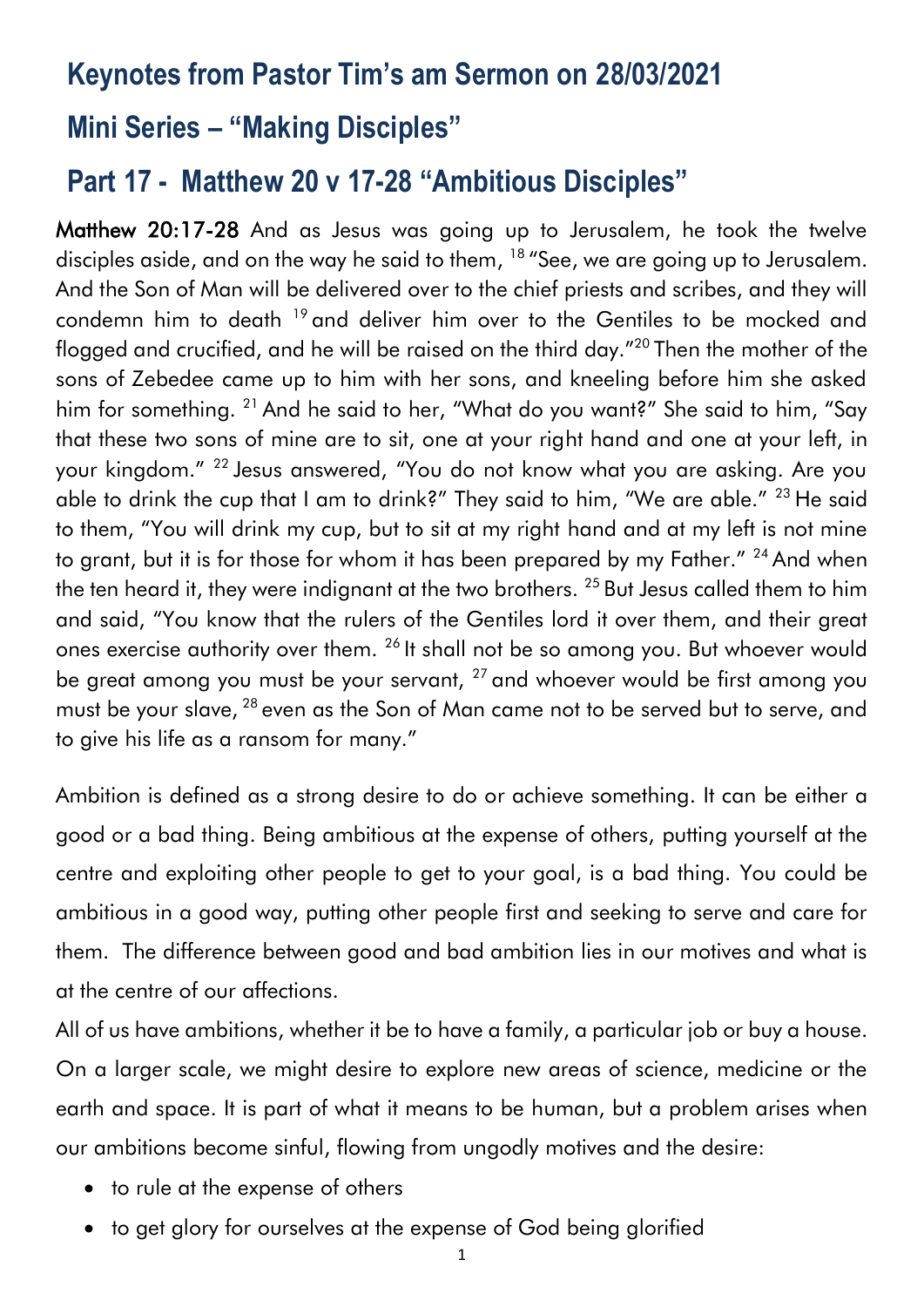Matthew 20 shows us two types of ambition (see p4 for verses 1-16, then above). We see ungodly ambition in the lives of Jesus' disciples and godly ambition in the life of Jesus.

## Godly ambition leads to us arranging our lives around the goal of giving ourselves for the benefit of other people.

v28 (above) shows us how Jesus spoke of service but what prompted him to speak these words? In the passage above, we see a mother (Salome) wanting her two sons (James and John, both disciples of Jesus) to have the highest positions when Jesus rules over his kingdom. This is a family with ambition! How did this request come about?

#### a) It is an ungodly response to a promise (Matt 19: 28 see p4)

Jesus had promised the disciples that they would sit on thrones in his kingdom. James and John had obviously been trying to work out how they could get the best thrones, missing the whole point of what Jesus was saying. He was speaking about his glory, as the one who will rule over the kingdom of God. Any glory the disciples have in the kingdom will be simply to reflect the glory of Christ, for the glory of Christ. The brothers were ambitious for status, and wanted to sit next to Jesus, to be as close as possible to the highest place of honour.

We also are prone to taking the promises of God and turning them around to use them for our own goals and ambitions, missing the point that it is not about us but all about Jesus.

#### b) This request calls on family favours.

There are indications in John's gospel that Salome was the sister of Mary (the earthly mother of Jesus), making James and John his cousins. It looks as if they are using their family ties to get the positions of honour. This happens today in many organisations, including the church. The ambition for status, along with family ties, leads to people using their privileges to fulfil their ambition. Church leaders may put family members into positions of leadership, or people may try to get close to senior leaders in order to satisfy their ambition for status.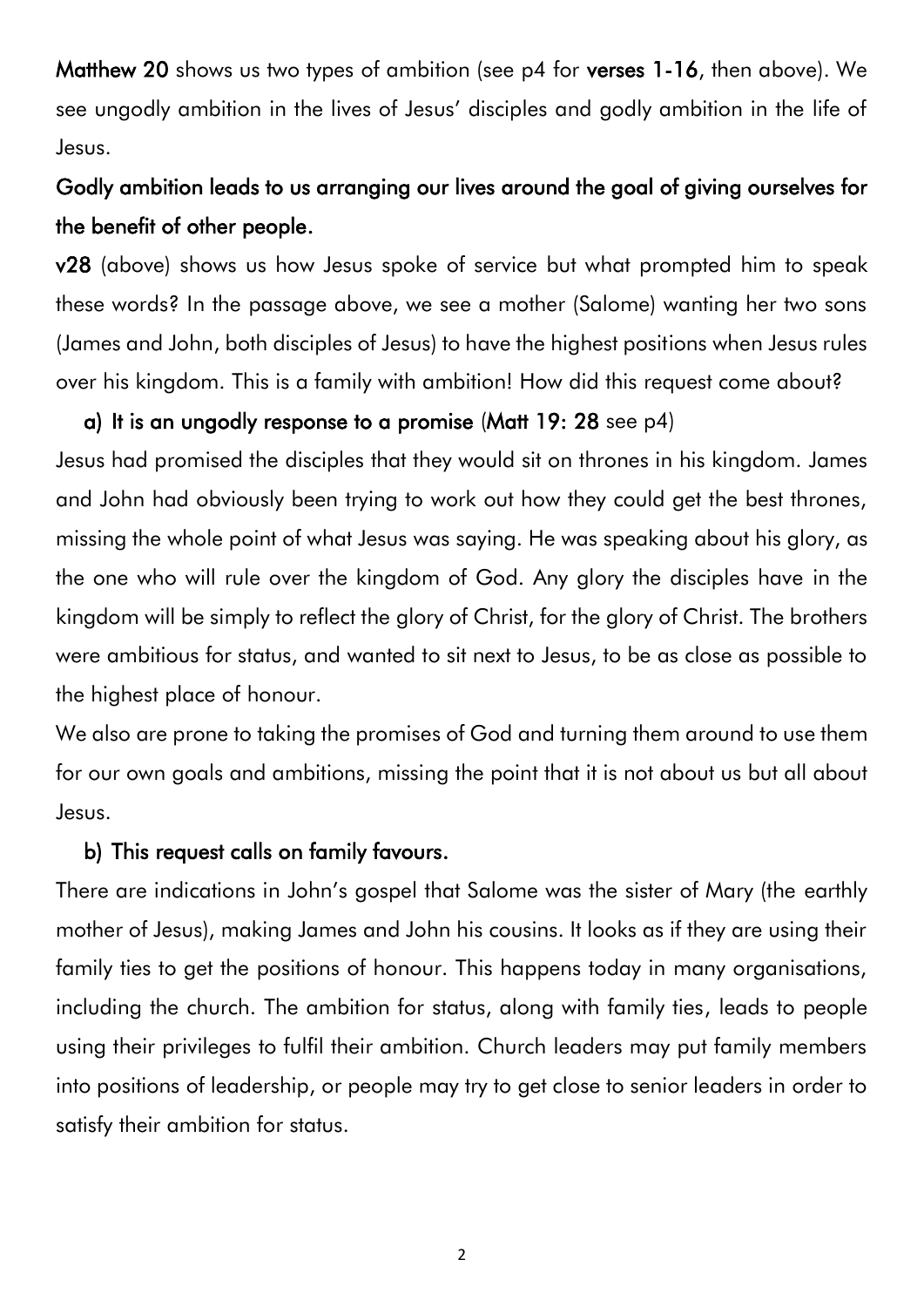God tells us that the human heart is deceitful and desperately wicked. We need to take notice of this, and be very careful. What might appear to be honourable can be driven by desire for status or family ambitions.

## c) This request results in community strife (v24)

The other disciples were indignant but for the wrong reasons. They would have been justified if they had been indignant about the ungodly ambition shown by James and John, but Jesus' response (w25-26a above) shows us that they were indignant because they wanted the highest position for themselves. They were just as ambitious as James and John but didn't have the same family advantage, and felt left behind.

### Ungodly ambition has led to disunity.

Churches and other communities can be destroyed by this kind of ungodly ambition. When someone wants a position of perceived status and uses family or friendship to achieve it the result will always be disunity, because there will be others who are equally ambitious but don't have the same advantage. Where did it go wrong?

### The hearts of the disciples were wrong, and that led to a wrong focus.

Rather than seeking the glory of Christ, James and John sought their own glory and were prepared to use Jesus to get it. The other ten disciples also sought their own glory and expressed indignation to Jesus to get it.

### They were glory thieves, but so are we all.

At some time, we have all used our advantages to gain status, or have felt indignant when someone else got what we thought we deserved. We are all more focused on our own glory than on the glory of God.

We need to see what Jesus says about greatness in the kingdom.

### d) This request leads to a lesson in greatness (vv25-28 above)

Jesus spells out that:

- Greatness means being a servant
- Being first in importance means being a slave (a doulos)

A doulos was owned by someone, had no control over their life and no rights, yet Jesus says the greatest people in the kingdom of God are those who are doulos (slaves). They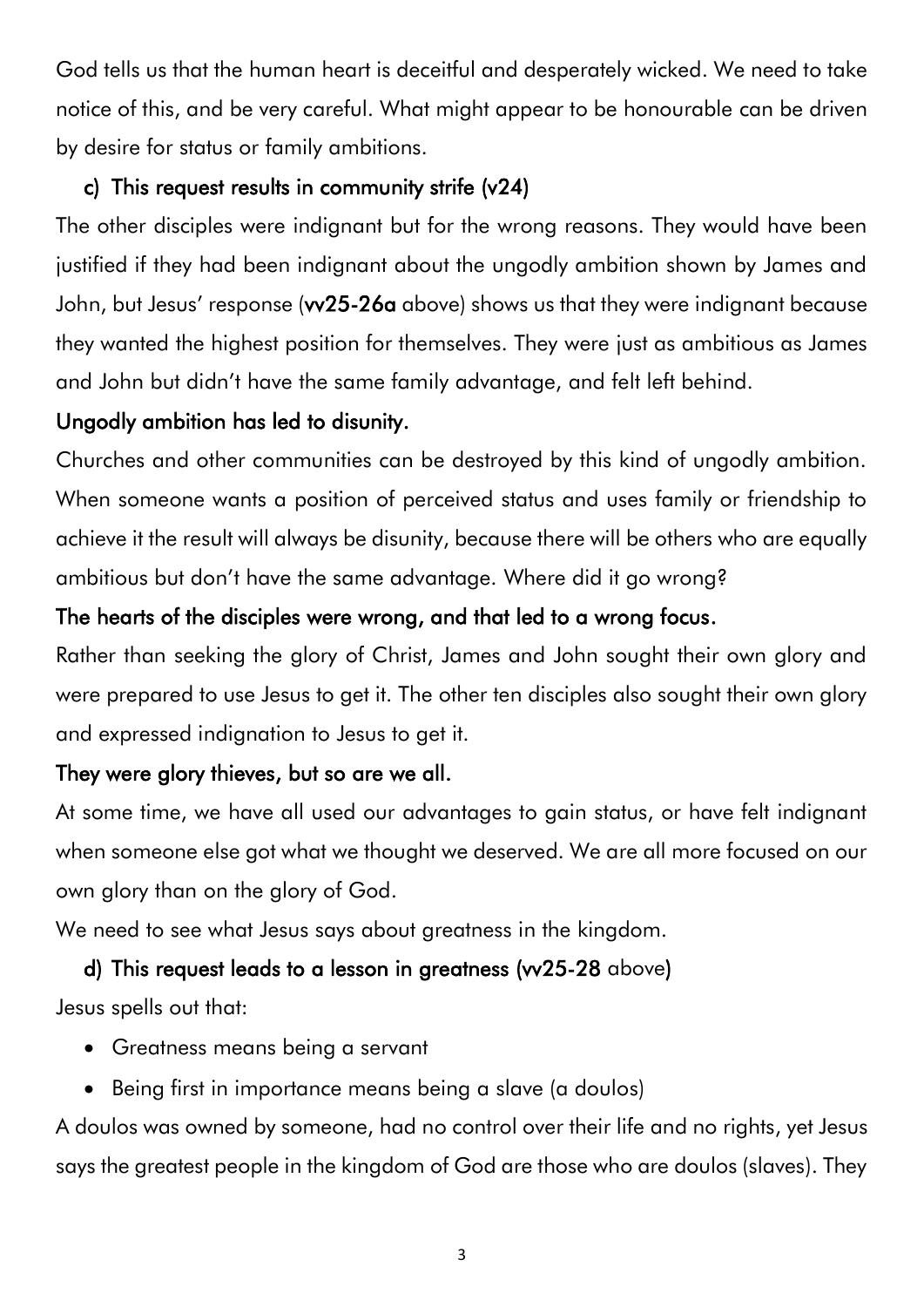are not just servants or slaves to Jesus, but also to other people in the community. If you want to be a great disciple with a godly ambition, then you need to be:

- A servant to Christ and his people
- A slave (doulos) to Jesus and his followers

Jesus is our example (v28) 'even as the Son of Man came not to be served but to serve, and to give his life as a ransom for many'. He sacrificed himself for the good of his people, giving up his life to death on a cross to pay the price that our sin deserved so that he could **purchase** us to be his people.

• If you are a believer in Christ, you are not your own. You have been purchased by Christ. You belong to him as his doulos, and he says to you 'Be a doulos to others'.

Just as he served us by securing our salvation from judgement so we are to serve others for their eternal good.

- We are to use the gifts and the time that God has given us to serve other people for their good. If you are older, you may feel you don't have much to offer, and can only pray, but that is a great way to serve, giving your time to pray for others in your community.
- You may have a large income and, if so, then you are called to use the money God has entrusted to you to serve others for their good.

Our natural inclination is to use ungodly means to fulfil our ambitions, and to see greatness as being seated on the best throne. We do not naturally have the ambition to serve as a slave! We need help.

- Jesus isn't just our example, but by his Spirit within us, he empowers and strengthens us to live this life of service to other people. We do not do this to get right with God. We can only do that through
- the grace of God by trusting in Christ alone for salvation. Once we have done that, living a life of
- service to others is the natural outworking of the life of Christ within us.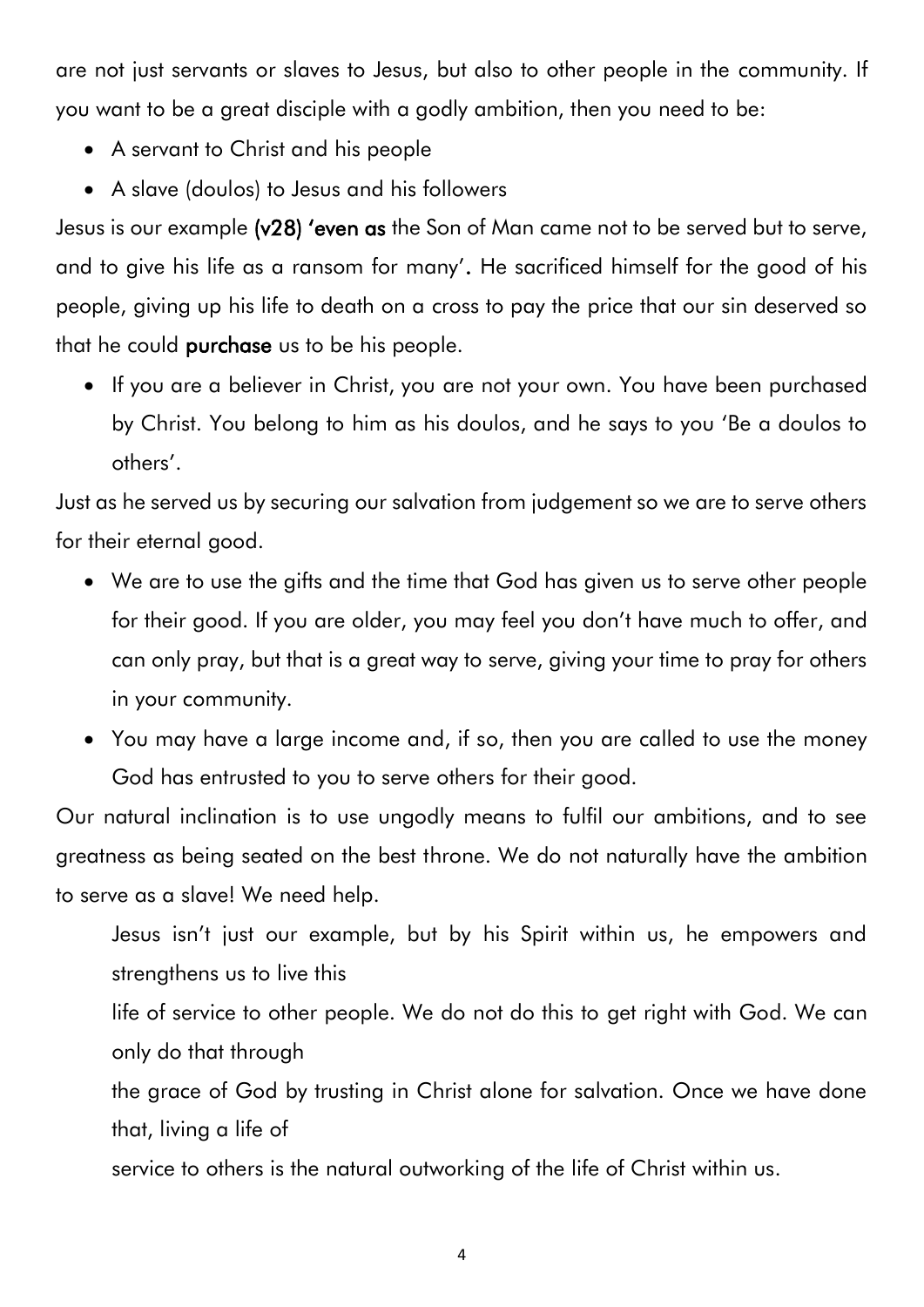Though it is Christ at work within us, we still have a part to play. There are three actions we need to carry out if we are going to know Christ's strengthening for service.

#### 1) Live with gratitude to Christ (Matt 20:1-16 see p4)

In this parable, we see that those who served for one hour were paid the same wages as those who served for twelve hours. The former got more than they deserved. Any rewards we receive as members of God's kingdom are given to us by God because of his grace alone. We have not earned them. We are not members of God's kingdom because we deserve it. If we were paid the wages we deserve then what we would get is eternity in Hell. Instead, we get eternal life in Christ.

The proper response is gratitude. With a heart full of gratitude, we are less likely to be ambitious for our own glory and more likely to be ambitious for Christ to be glorified.

#### 2) Submit to suffering with Christ (vv22-23)

Jesus challenged James and John to drink his cup of suffering - the agony of the cross. Suffering came before the crown. They would also suffer for the sake of his kingdom. James was beheaded and John was exiled to an island prison. Suffering comes before the crown and Jesus uses suffering to humble us too. When we suffer for Jesus and with Jesus, we see ourselves for the weak, needy, sinful and grace needing people we really are. The most servant hearted people are those who have been humbled in the furnace of affliction, and who have a healthy awareness of their own sin and God's grace. For those who are suffering now, keep in mind that suffering is the means that God is using to humble you so that you will be a better servant, and through which he will

bring you to the honour of being a slave in his kingdom.

#### 3) Serve in dependence on Christ

Peter was among the ten who were indignant, but after being humbled through suffering, he showed that he was not concerned about status and position. (1 Peter 4:1-2, 8-11 see p4). His concern was about how we serve.

Whatever it is that God gives us to do, it needs to be done in a way that glorifies God. The strength to serve as a slave in the kingdom of God is freely available to us. We gain that strength by taking hold of the promises of Christ, believing them and then serving in the light of those promises.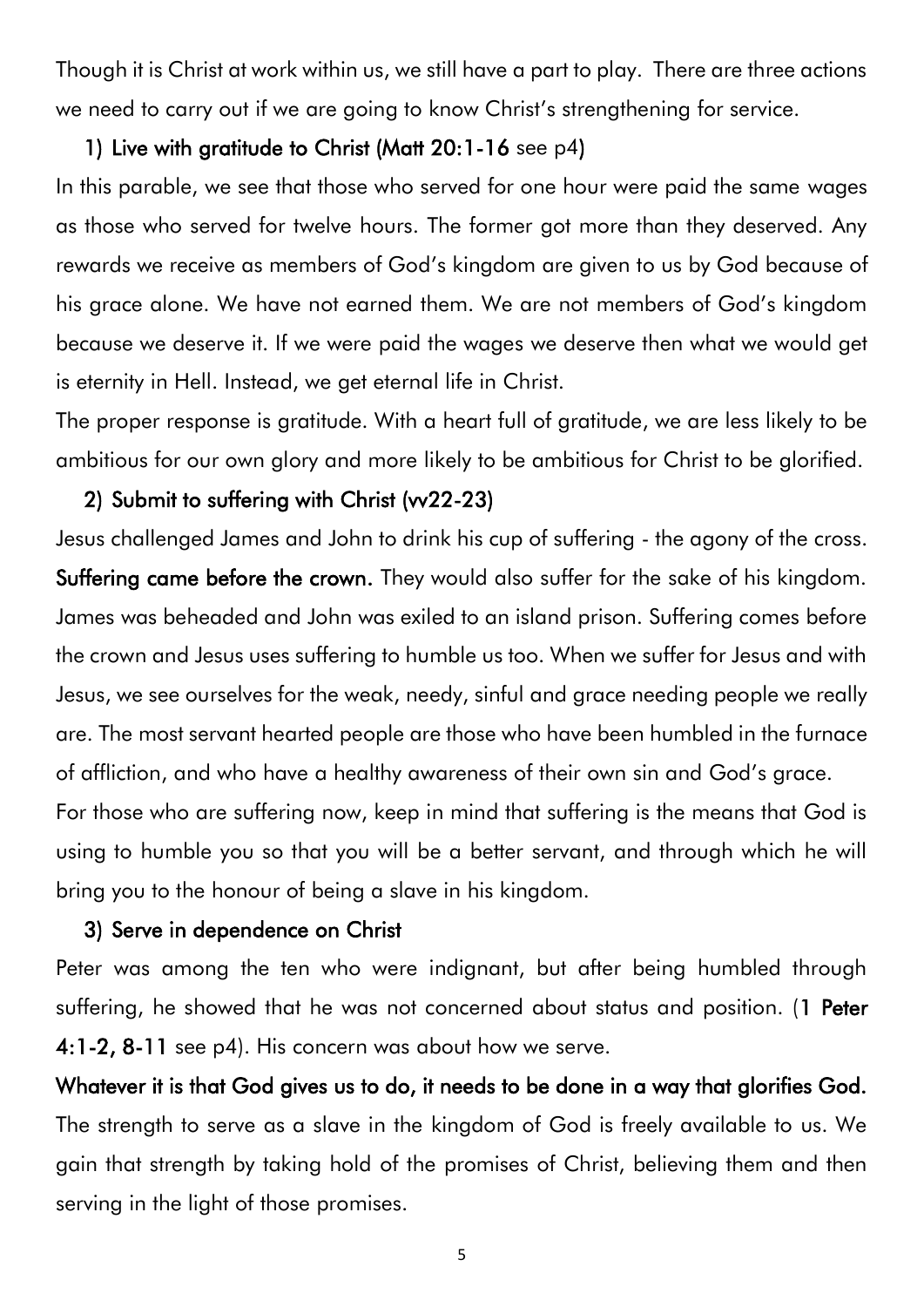#### That is the only service that glorifies Christ, which is to be our ultimate ambition.

What does it mean to be an ambitious disciple in the kingdom of God? It means to be:

- ambitious to see Christ exalted
- ambitious to serve for the sake of others

Matthew 20:1-16: For the kingdom of heaven is like a master of a house who went out early in the morning to hire laborers for his vineyard.<sup>2</sup> After agreeing with the laborers for a denarius<sup>[\[a\]](https://www.biblegateway.com/passage/?search=matthew+20&version=ESV#fen-ESV-23792a)</sup> a day, he sent them into his vineyard.  $3$  And going out about the third hour he saw others standing idle in the marketplace, <sup>4</sup> and to them he said, 'You go into the vineyard too, and whatever is right I will give you.' <sup>5</sup> So they went. Going out again about the sixth hour and the ninth hour, he did the same. <sup>6</sup> And about the eleventh hour he went out and found others standing. And he said to them, 'Why do you stand here idle all day?' <sup>7</sup> They said to him, 'Because no one has hired us.' He said to them, 'You go into the vineyard too.' <sup>8</sup> And when evening came, the owner of the vineyard said to his foreman, 'Call the laborers and pay them their wages, beginning with the last, up to the first.' <sup>9</sup> And when those hired about the eleventh hour came, each of them received a denarius. <sup>10</sup> Now when those hired first came, they thought they would receive more, but each of them also received a denarius.<sup>11</sup> And on receiving it they grumbled at the master of the house,  $12$  saying, 'These last worked only one hour, and you have made them equal to us who have borne the burden of the day and the scorching heat.'  $^{13}$  But he replied to one of them, 'Friend, I am doing you no wrong. Did you not agree with me for a denarius? <sup>14</sup> Take what belongs to you and go. I choose to give to this last worker as I give to you.<sup>15</sup> Am I not allowed to do what I choose with what belongs to me? Or do you begrudge my generosity?' $[1]$  <sup>16</sup> So the last will be first, and the first last."

Matthew 19: 28 Jesus said to them, "Truly, I say to you, in the new world,  $[b]$  when the Son of Man will sit on his glorious throne, you who have followed me will also sit on twelve thrones, judging the twelve tribes of Israel.

1 Peter 4:1-2, Since therefore Christ suffered in the flesh, arm yourselves with the same way of thinking, for whoever has suffered in the flesh has ceased from sin,  $^2$  so as to live for the rest of the time in the flesh no longer for human passions but for the will of God.